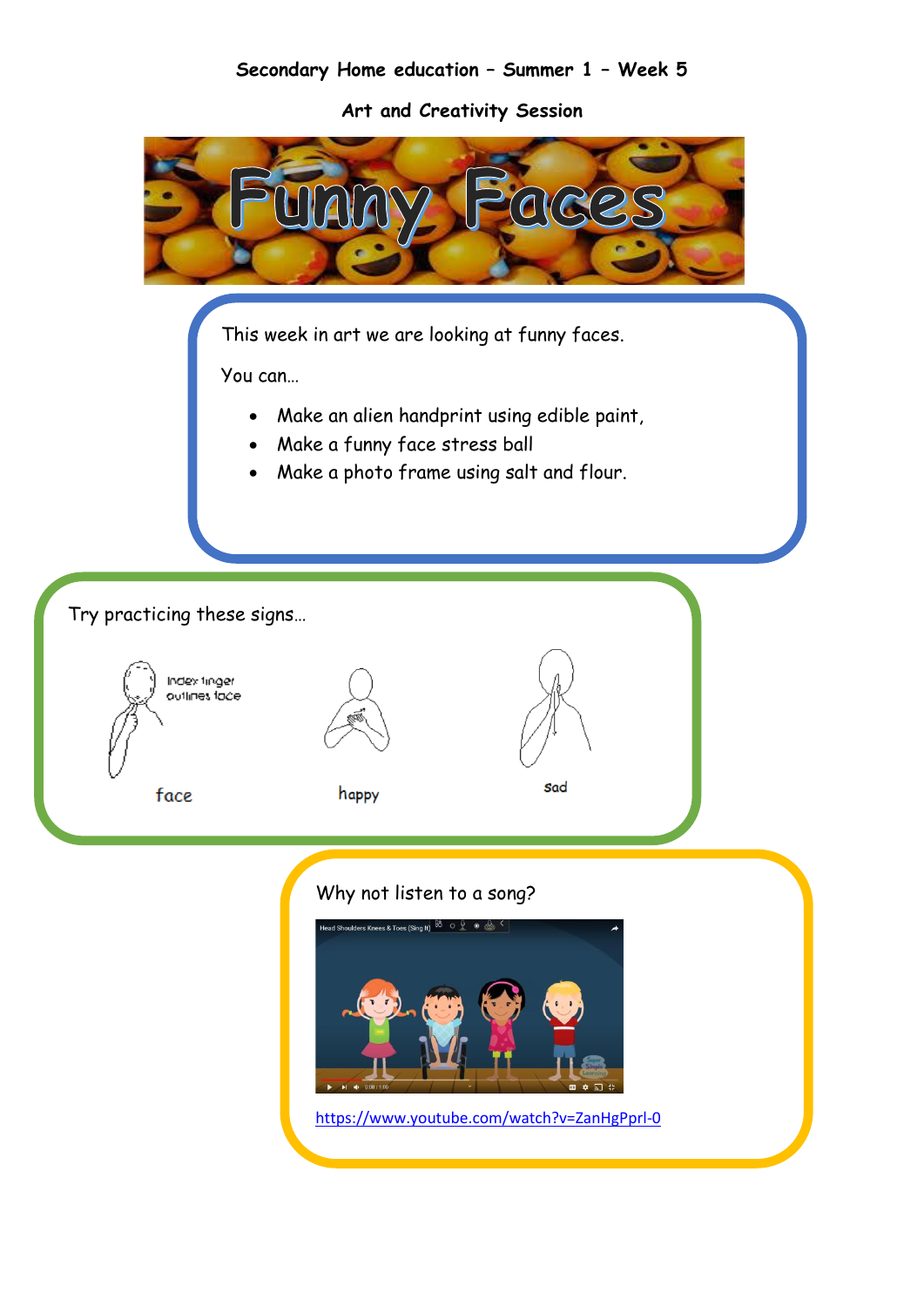### **Activities**

**Below you will find several suggested activities, please choose the ones which will best suit the needs and interests of your child.**

## **Handprint aliens with edible paint**

Using edible paint means your child can enjoy the sensory experience of painting completely safely – it's especially good for those who like to explore paint with their mouth!

**You will need:**

- 2 cups of corn flour
- 1 cup of cold water
- 4.5 cups of boiling water
- Liquid food colouring
- Googly eyes
- Black pen





## **First an adult should make the paint:**

- Mix the cornflour with the cold water and stir together.
- Pour in the boiling water and stir. It should melt into a custard-like consistency.
- Separate the mixture into jam jars / cups and mix in the food colouring.

Enjoy exploring the paint using brushes, fingers, hands or feet – try making handprints or footprints.

When the paint is dry (the edible paint might take much longer to dry than usual) you can decorate them to make funny faces.

<https://theimaginationtree.com/homemade-edible-finger-paint-recipe/>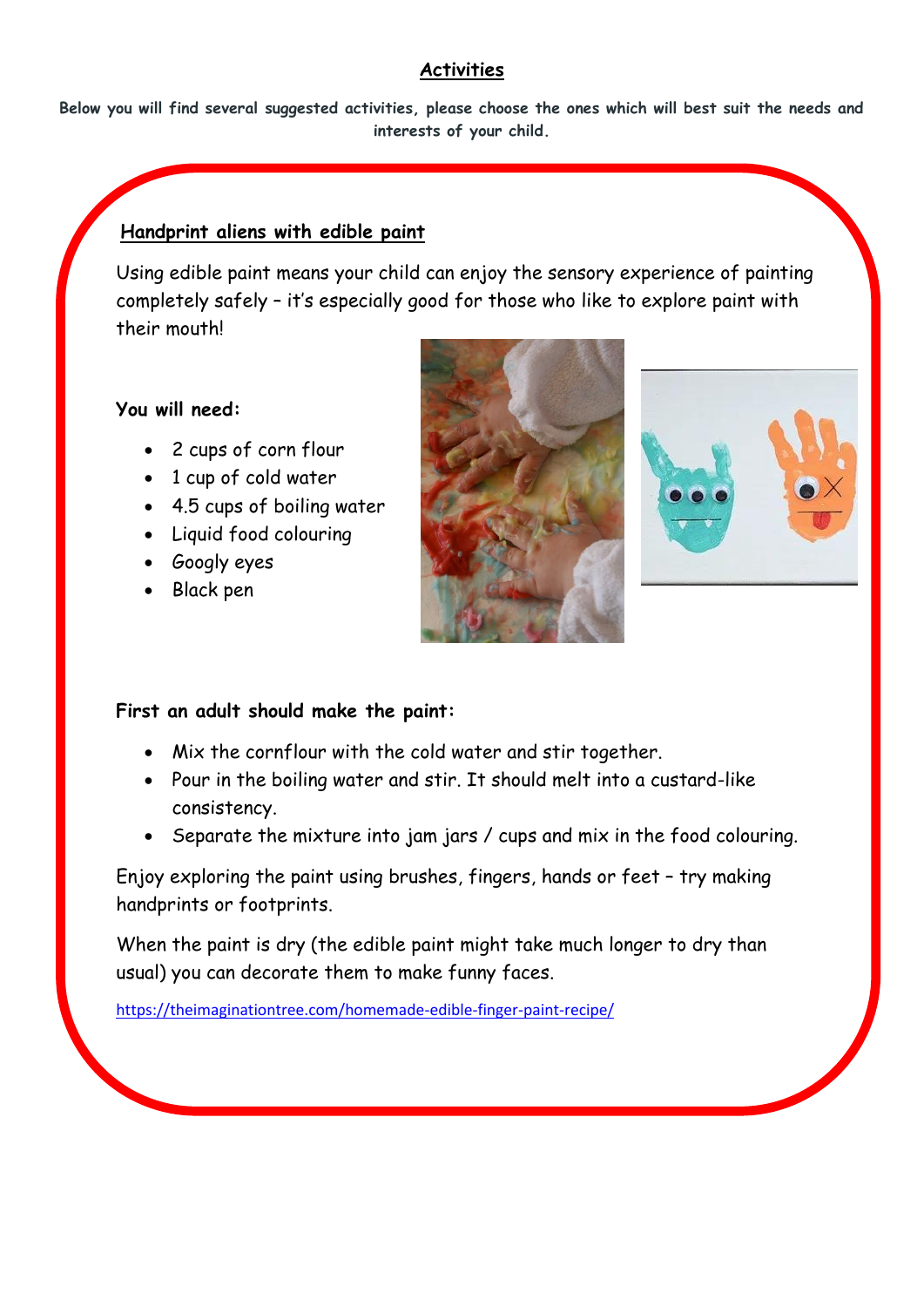## **Funny face stress ball**

#### **You will need:**

- Balloons
- Flour
- Bottle
- Scissors
- Black pen
- Funnel (or rolled up paper)
- Wool

Why not try using rice, couscous or other dried beans or grains instead of flour to create different textures.

- 1. Use a funnel to pour some flour into an empty bottle.
- 2. Blow up a balloon and hold the neck tightly to prevent it from deflating. Then pull the neck around the top of the bottle.
- 3. Carefully tip the bottle to pour the flour into the balloon.
- 4. Hold the neck of the balloon, then pull it off the bottle. Slowly deflate the balloon until all of the air has gone, then tie in a tight knot.
- 5. Wrap some wool around your fingers about 50 times to create a loop. Then tie another piece of wool around the centre of the loop and cut the ends. Use two ends of the wool to tie it around the knot of the balloon to make the hair.
- 6. Use a black pen to draw a face onto the front of the balloon.

<https://www.bakerross.co.uk/craft-ideas/kids/funny-face-stress-ball/>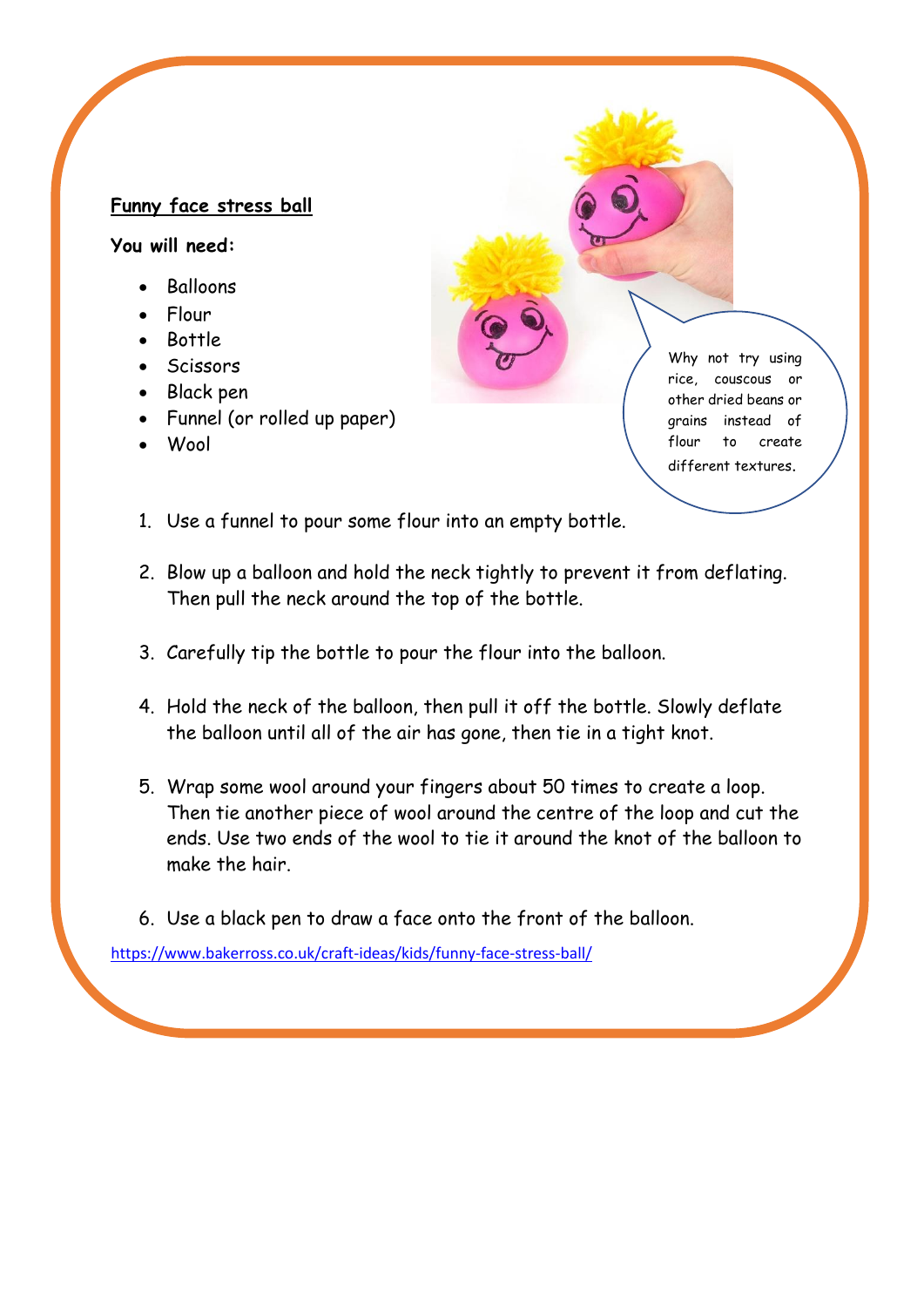# **Salt dough photo frame**

# **What do you need?**

- 2 cups of plain flour
- 1 cup of salt
- 1 cup of water (or less)

Follow the instructions in the next pages to make it yourself:

# **COMMUNICATE IN PRINT INSTRUCTIONS FOR SALT DOUGH MAKING**



Once the salt dough is ready, you will need:

- A funny face photo or selfie
- A knife (and support from an adult)
- A hart/star/round shaped cake cutter
- Paint and PVA glue

How to make a salt dough handprint frame:

- 1. Once your dough is ready flatten your salt dough until it is about 1cm thick.
- 2. Press your hand into the salt dough to make a handprint (or ask an adult for help)
- 3. Ask an adult to cut around the handprint with a sharp knife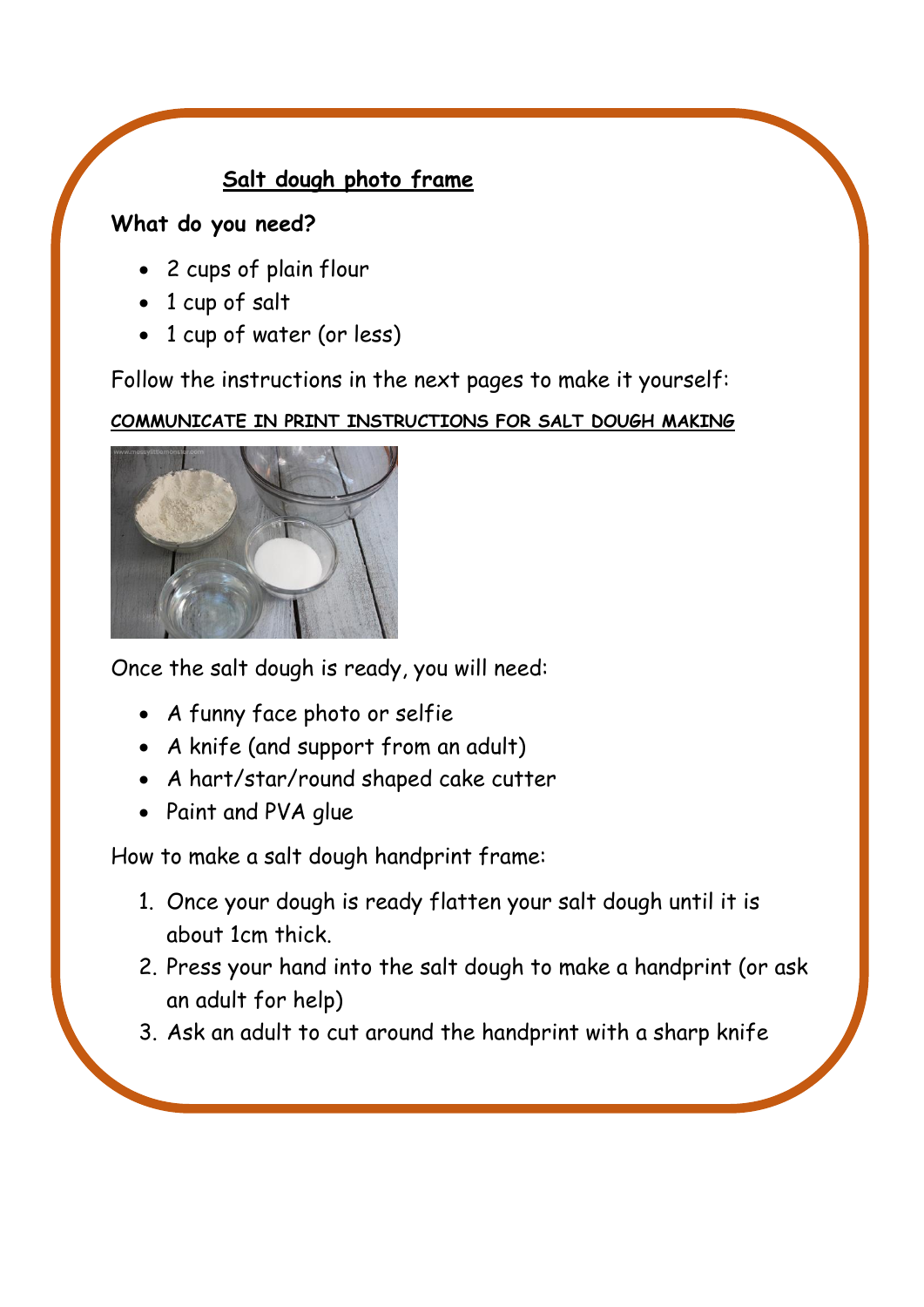4. Cut a heart shape (or any different shape) out of the handprint using a biscuit cutter or a glass.

5. Leave your salt dough to dry. You can dry the salt dough out by putting it in the oven at a low temperature for a few hours or you can leave it in a warm room for a couple of days.

6. Once the salt dough is completely dry paint your handprint frame if you wish or leave it natural.

7. Seal your creation (this is important if you want your keepsake frame to last) using PVA glue or varnish.

8. Glue a small photograph behind the heart cut out.

9. You might want to glue on a picture hook if you want to hang your photo frames up or add a strong magnet if you want them to go on your fridge.

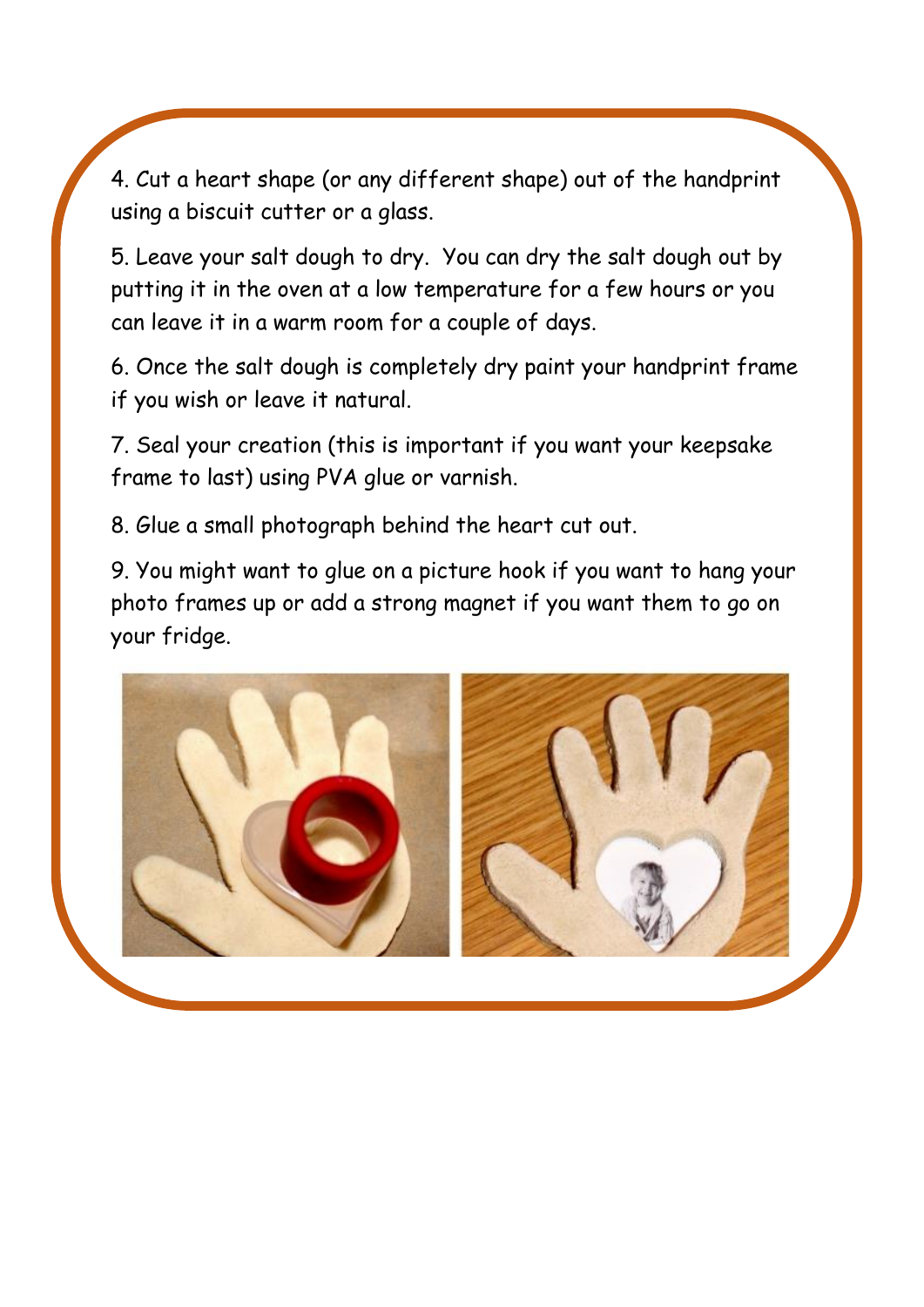#### **COMMUNICATE IN PRINT INSTRUCTIONS FOR SALT DOUGH MAKING**

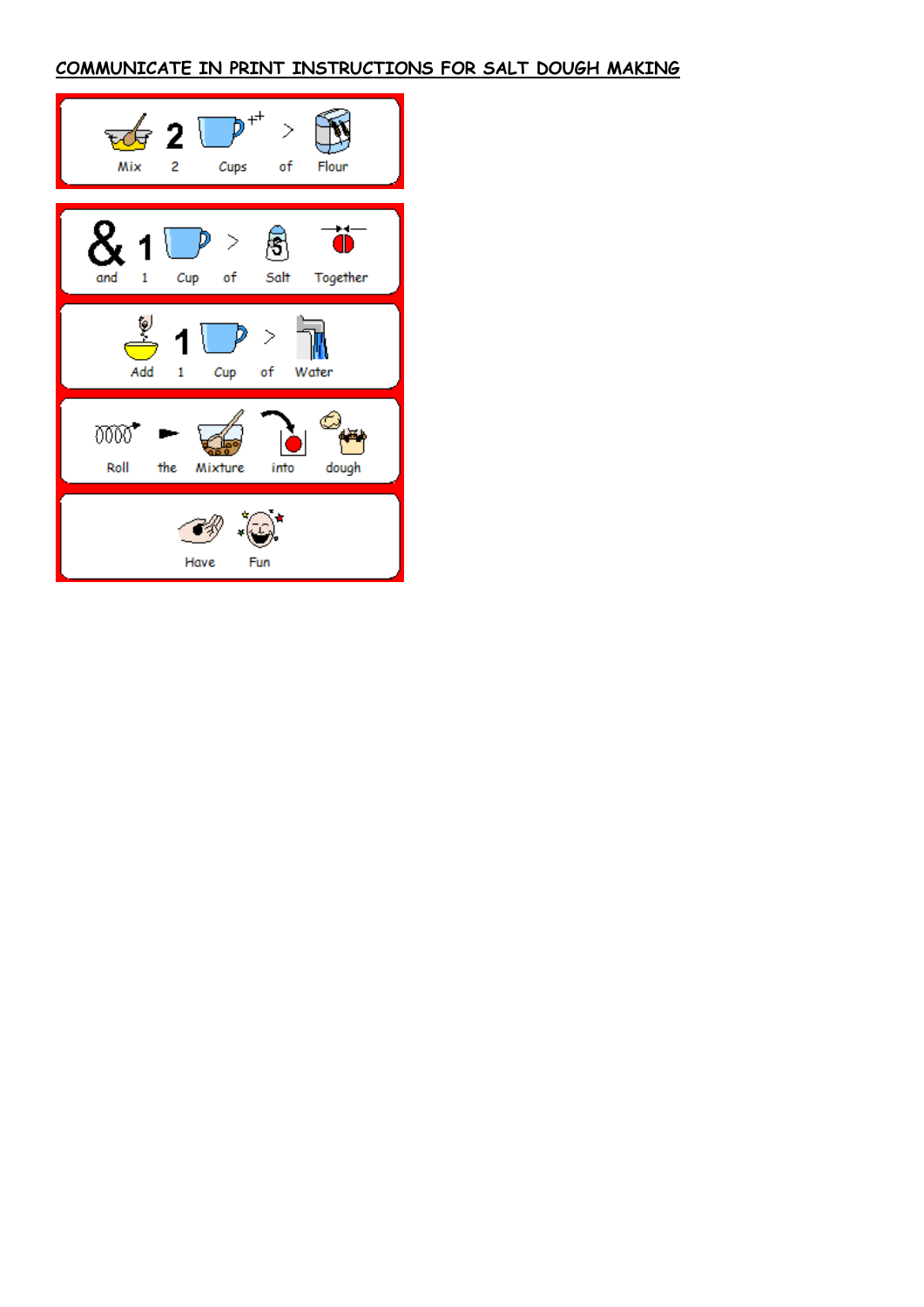#### **COMMUNICATE IN PRINT INSTRUCTIONS FOR PHOTO FRAME**

| →(∑) =<br><b>Thick</b><br>Flatten<br>the<br>Until<br>– Salt<br>Dough<br>its    |
|--------------------------------------------------------------------------------|
| <u>A M</u><br>Your<br>Hand<br>into<br>the<br>Dough<br>Press                    |
| $\bigcirc$ and the Hand Print with<br>$\infty$<br>Knife<br>Cut<br>$\mathbf{a}$ |
| 焽<br>Heart<br>Shape<br>Cut<br>Out<br>α                                         |
| q<br>Salt<br>Dough<br>the<br>to Dry<br>Leave                                   |
|                                                                                |
| 医回状化气<br>Your Hand<br>Paint<br>Print<br>Frame<br>Once<br>Dry                   |
| ∦≁∱<br>ᠽ<br>Đ<br>Seal<br>Glue<br>Your<br>Frame<br>With                         |
| $\Box$<br>Small<br>Photo Behind The Heart Cut Out<br>Siue<br>a                 |
| KA► ਰਾ<br>the<br>Back of<br>Picture<br>Hook<br>on<br>the<br>Frame<br>a         |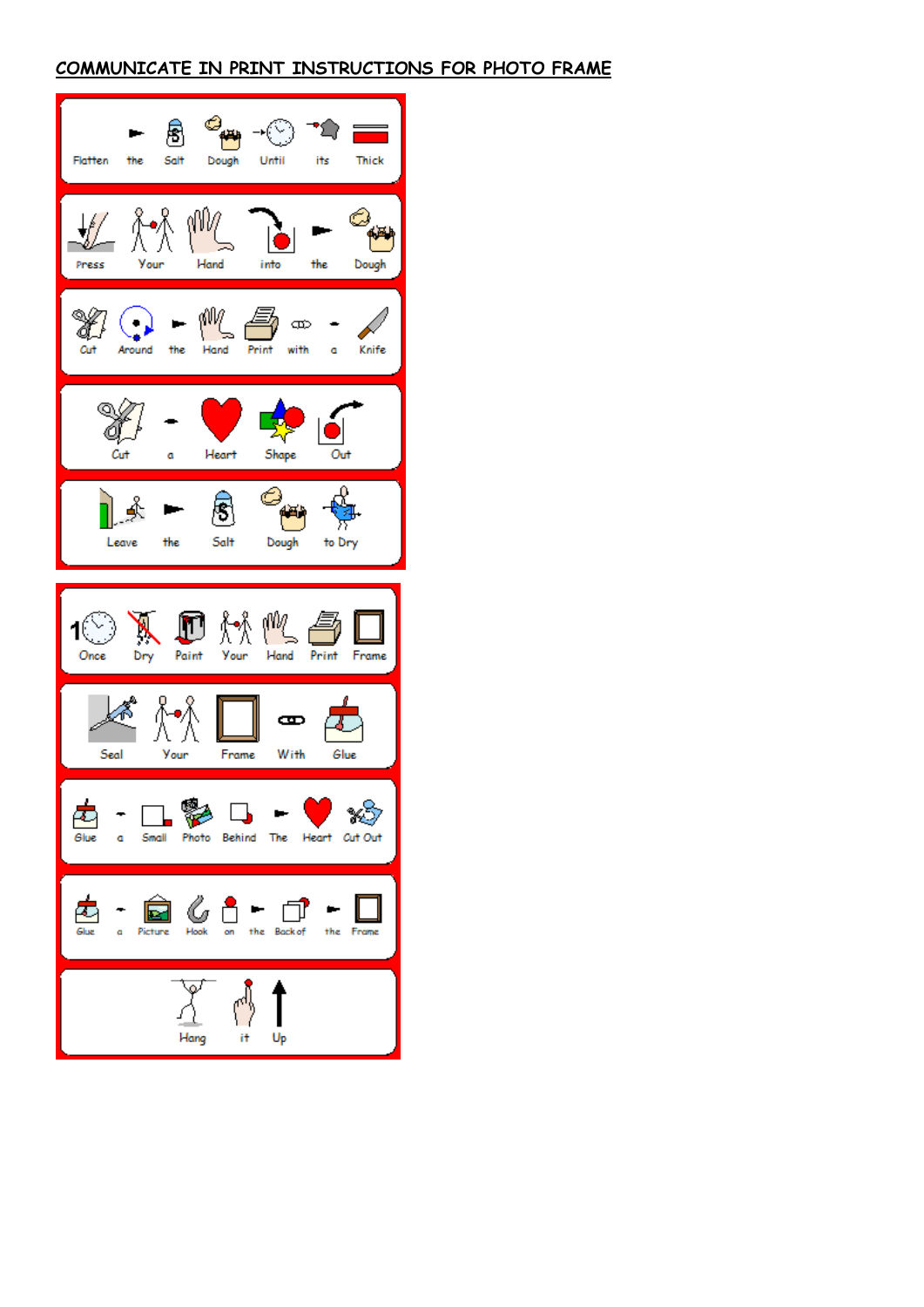# **Extension**

• Decorate some funny glasses, dress up and take a selfie!